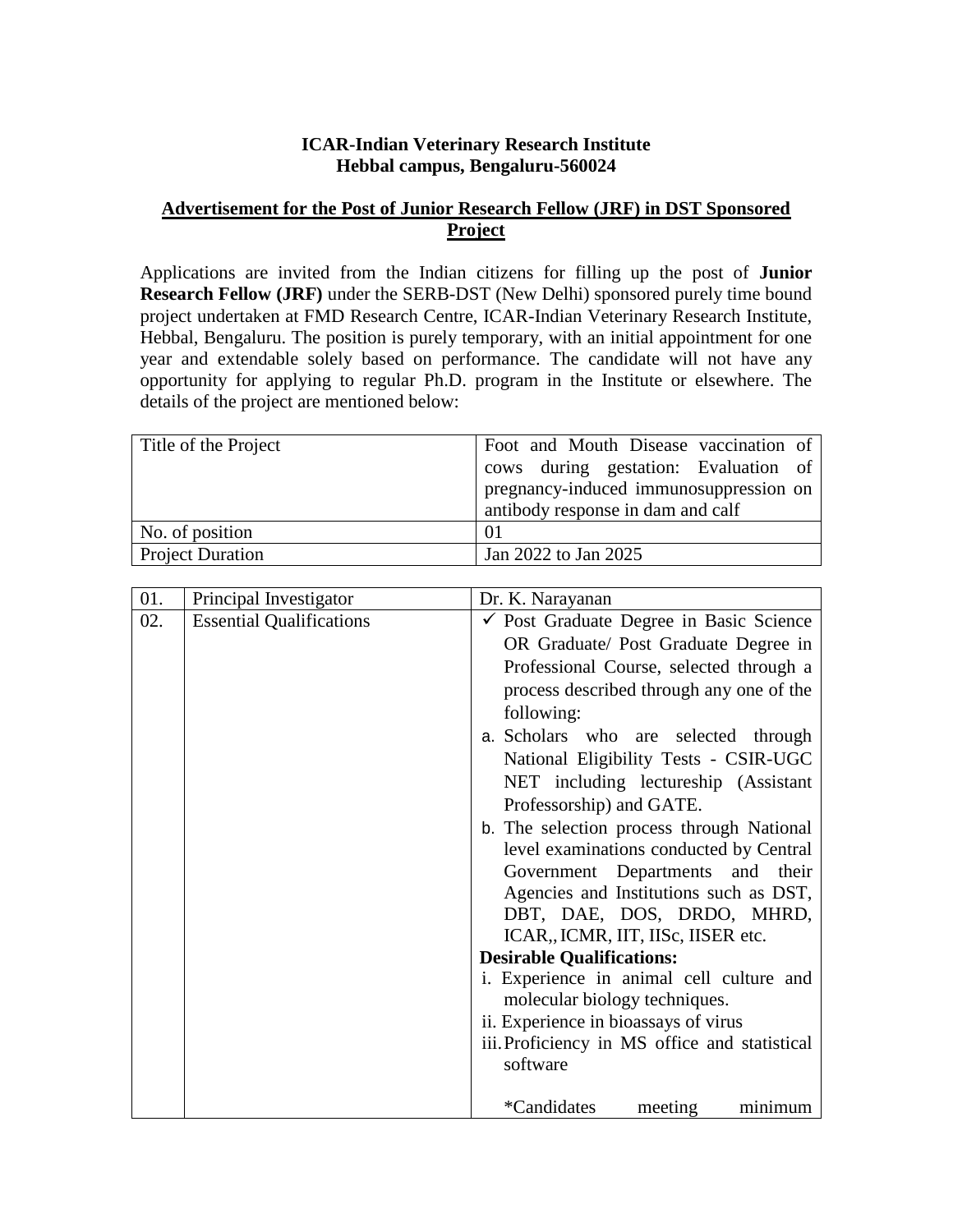|     |                                     | eligibility criteria need not necessarily   |  |  |  |  |
|-----|-------------------------------------|---------------------------------------------|--|--|--|--|
|     |                                     | be called for interview. Criteria can be    |  |  |  |  |
|     |                                     | set to higher than minimum.                 |  |  |  |  |
| 03. | Age limit                           | 35 years for men and 40 years for women as  |  |  |  |  |
|     |                                     | on the date of advertisement                |  |  |  |  |
| 04. | Salary/Emoluments                   | As per DST norms, Rs $31,000$ per month +   |  |  |  |  |
|     |                                     | HRA as admissible                           |  |  |  |  |
| 05. | Relaxation on qualification and age | SC/ST/OBC/WOMEN/PWD<br>candidates           |  |  |  |  |
|     |                                     | will get relaxation as per Govt. of India   |  |  |  |  |
|     |                                     | Rules.                                      |  |  |  |  |
| 06. | Date of Interview                   | The shortlisted candidates will be informed |  |  |  |  |
|     |                                     | by e-mail about the walk-in interview date  |  |  |  |  |
|     |                                     | (at IVRI, Bengaluru). There is no provision |  |  |  |  |
|     |                                     | to attend online interview. No TA/DA will   |  |  |  |  |
|     |                                     | be paid for attending the interview.        |  |  |  |  |

Interested candidates should apply with their detailed CV in the format given below via email to k.narayanan@icar.gov.in on or before **19 March 2021**.

## **Dr.K.Narayanan**

Principal Scientist ICAR-Indian Veterinary Research Institute Hebbal, Bengaluru, Karnataka 560024, India email: vetnanny@gmail.com; k.narayanan@icar.gov.in